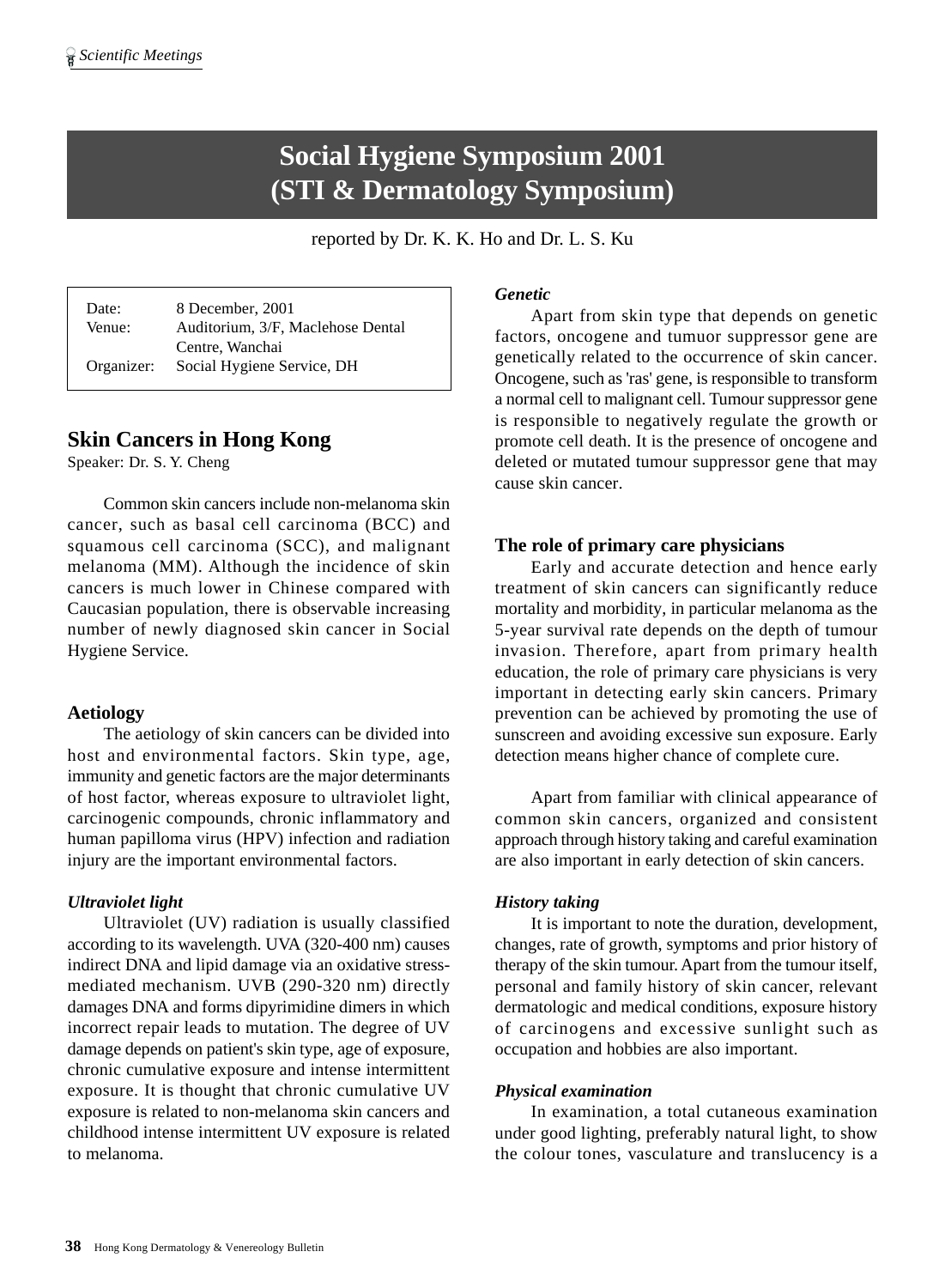"must". It is a good practice to palpate the lesion to assess the texture and extent of invasion to the underlying structures. In case of hyperkeratotic and crusted lesion, it is better to moisten the hyperkeratotic surface or remove the crusted surface to allow direct visualization of the underlying skin tumour for any subtle changes or extension.

## **Premalignant skin lesions**

Actinic keratosis, actinic cheilitis, Bowen's disease and arsenic keratosis are the common premalignant skin conditions that should be familiar in examination.

#### *Actinic keratosis*

Actinic keratosis is a premalignant disorder, well known precursor of SCC, of epidermis on solardamaged skin such as face, ear, dorsum of hand in elderly patient. It is characterized by well-defined minute pink or red papule with adherent yellow scales. Usually, other signs of solar damage may be found.

## *Actinic cheilitis*

Actinic cheilitis is a premalignant cutaneous disorder affecting the lower lips in fair-skinned individual who works out-door. Dryness and scaling of the lower lip is the initial presentation before leukoplakia, it may complicate with SCC with papule or nodule formation.

# *Bowen's disease*

Bowen's disease is an intraepidermal carcinoma of the skin that may occasionally proceed to SCC. It is a solitary slow growing well-defined erythematous scaling plaque over the dorsum of hand, lower limbs and face. Multiple lesions may occur in chronic arsenicism.

# *Arsenicism*

Arsenic has been used as a tonic in the management of asthma, psoriasis and syphilis in the past. It is also found in the well water in Taiwan and in Chinese herbs. Chronic ingestion results in premalignant cutaneous lesion, skin cancers and internal malignancies such as carcinoma of lung, liver, bladder and kidney. The common cutaneous finding are arsenic keratosis, pigmentary changes, Mee's line, alopecia, acrodermatosis and thromboangiitis. Arsenic keratosis

is characterized by multiple hard punctuate corn-like papules over the friction area such as palm and sole.

# **Malignant skin tumours**

Malignant skin tumours can derive from various structures from the skin; commonest skin cancers are BCC, SCC and MM, other uncommon malignant skin tumours include mycosis fungoides, angiosarcoma, Kaposi's sarcoma and dermatofibrosarcoma protuberans.

#### *Malignant melanoma*

MM is an invasive neoplastic disorder of melanocytes that has the tendency to invade vertically and horizontally. Broadly, there are four types of MM according to its clinical features and growth phase. In Caucasian, superficial spreading type is the commonest followed by nodular type, lentigo maligna and acral lentiginous melanoma. The number of acquired melanocytic naevi, dysplastic naevi, congenital naevi, personal or family history of MM and immunosuppression are the risk factors of MM. ABCDE rule is applied in assessing pigmented lesion (Table 1), whereas ABCDEF rule will be used in assessing subungual melanoma (Table 2). In general, five year survival depends on Breslow thickness. The depth of invasion

|             | Asymmetry                          |
|-------------|------------------------------------|
| B           | Irregular boarder                  |
| $\mathbf C$ | Colour variation                   |
| D           | <b>D</b> iameter greater than 6 mm |
| E           | <b>Elevation</b> irregularity      |

#### **Table 2. Subungual melanoma – ABCDEF rule**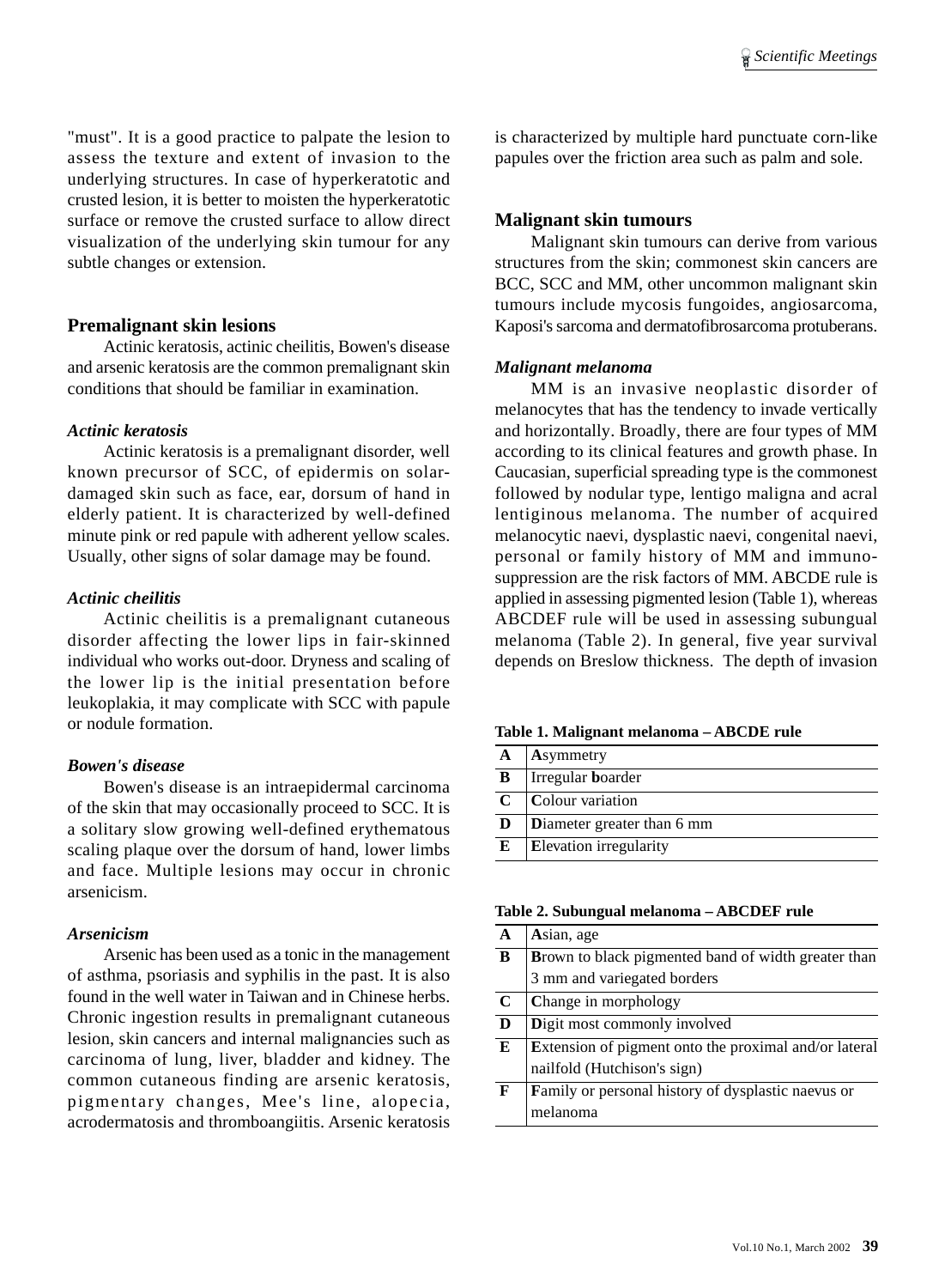is measured from granular cell layer to the deepest tumour cells in the dermis.

## *Basal cell carcinoma*

BCC is a locally invasive but rarely metastasizing cutaneous malignant skin tumour derived from basal cell of lower epidermis. It usually presents as a slow growing papule, which bleeds and scabs but never heals over the head and neck region in an elderly. It is divided into four types, namely nodular, pigmented, superficial and morphoeic BCC. In all types, if left untreated, it will cause substantial morbidity by local invasion, in particular if the lesion is near the region of ear, eye, nose and genital area.

# *Squamous cell carcinoma*

SCC is a malignant cutaneous skin tumour arising from keratinocytes, which may eventually metastasize. It usually presents with a solitary warty nodule or plaque that gradually enlarges to form exophytic ulcer. It is commonly found in the area of severe photodamage, radiation injury, chronic heat injury and chronic inflammatory skin disease such as discoid lupus erythematous and hypertrophic lichen planus. Metastasis to regional lymph node, bone, lung and brain is more common in large and deeply invaded and histologically high grade SCC.

# **Local epidemiology**

The speaker conducted a local retrospective 10 year survey on non-melanoma skin cancer (NMSC) in Social Hygiene Service of Hong Kong. A total of 482 NMSC, of which 379 BCC and 103 SCC, were identified. The mean age at the diagnosis of BCC and SCC was 68.9 and 74.4 years old respectively. There was an observable increasing trend in the number of histological proven NMSC in Chinese patient attending Social Hygiene Service from 1990 to 1999. A few unique features of NMSC had been observed in local Chinese population compared with Caucasian. The incidence of pre-malignant skin lesion and the recurrence were less common in local Chinese patient. Pigmented BCC which accounted for 60% of total BCC in the survey was more prevalent in local Chinese population compared with Caucasian who had more nodular BCC.

# *Learning points:*

*Skin cancers can be prevented by protective behaviours such as sun avoidance, protective clothing and regular use of sunscreen. The morbidity and mortality of skin cancers can be alleviated by early detection with high index of suspicious. In case of doubt, histological examination is warranted, in particular around the eyes. Lastly, but not the least, pigmented BCC should be included as a differential diagnosis of pigmented skin lesion in Chinese.*

# **Common Dermatoses Among HIV Patients in Hong Kong**

Speaker: Dr. T. Y. Ho

HIV-infected patient is more susceptible to mucocutaneous problems because of the altered immune responses, immunocompromised state and secondary to drug therapy. Knowledge on various dermatoses among HIV-infected patient not only helps the diagnosis and management of skin disorders but also alerts the attending physician to look for a possible case of undiagnosed HIV infection. As the prevalence of various dermatoses can be affected by factors such as ethnicity, weather, social behaviour, economy, indigenous organisms and the availability of highly active antiretroviral therapy (HAART), knowledge on the local data is particularly important.

# **Commonest dermatoses among HIV patients in Hong Kong**

The speaker conducted a cross-sectional survey among HIV patients in the year 2000 at the Kowloon Bay Integrated Treatment Centre. All recruited subjects, 186 HIV-infected patient, was assessed by a single dermatologist during the study period. Mucosal surface and genital area was not included for practicability. One hundred and seventy five patients (94%) had suffered from one or more cutaneous disorders, with a total of 538 skin disorders identified after HIV infection was diagnosed. The ten commonest dermatoses in descending order were tinea pedis, eczema,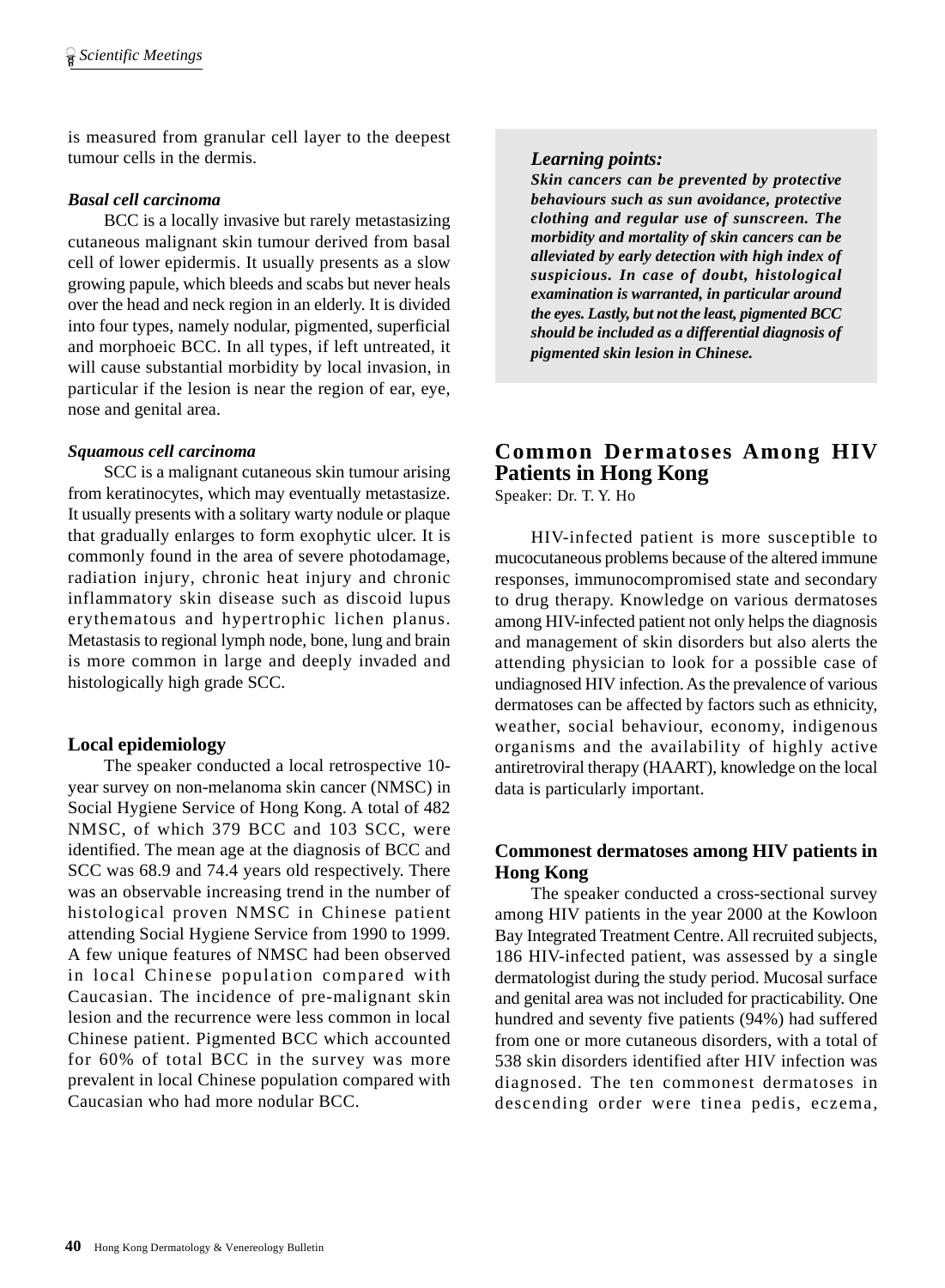onychomycosis, seborrhoeic dermatitis, drug reaction, herpes zoster, pruritic papular eruption, cheilitis, melanonychia and common wart. In physical examination at the time of screening, 160 (86%) subjects had one or more cutaneous disorder, with a total of 370 skin disorders identified. The top five disorders were tinea pedis, onychomycosis, eczema, seborrhoeic dermatitis, lipodystrophy and folliculitis.

#### **Fungal infection**

About half of the subjects suffered from cutaneous fungal infection at the time of screening, foot was involved in the majority of cases.

#### *Tinea pedis*

As in the general population, Trichophyton rubrum followed by Trichophyton mentagrophytes was the commonest causative organism of tinea pedis in the study. The clinical patterns of tinea pedis such as interdigital, moccasin, vesicular and acute ulcerative type are not differ from general population. The diagnosis mainly relies on clinical features, skin scrapping for fungal microscopy and culture.

#### *Tinea unguium*

There are four types of fungal nail infection, namely distal and lateral subungual onychomycosis (DLSO), proximal subungual onychomycosis (PSO), superficial white onychomycosis (SWO) and total dystrophic onychomycosis (TDO). In contrary to the previous observations, DLSO was the commonest form that account for 90% of total fungal nail infection in the study. In this survey, PSO was not the predominant type of fungal nail infection in AIDS patients. This can be explained by the availability of highly active antiretroviral therapy (HAART), so that less and less HIV-infected patient are severely immunocompromised if they comply with treatment. Once again, Trichophyton rubrum was the fungus most commonly isolated. Tinea cruris, tinea corporis and tinea versicolor were other types of dermatophyte infection that were identified during the study.

#### **Lipodystrophy**

Lipodystrophy, a newly recognized side effect from HAART. It is characterized by atrophy of subcutaneous fat over cheek and limbs; hypertrophy of fat in viscera, dorsocervical area and breast, particularly in women. It is also associated with metabolic disturbances such as hyperlipidaemia and insulin resistance. The underlying pathogenesis is unknown.

#### **Cutaneous drug eruption**

Two reasons account for high incidence of drug eruption among HIV-infected patient, namely the large number of medication use and altered immune response. Forty-one (22%) of the study subjects had experienced one or more drug eruptions. The most frequently incriminated drugs were septrin, antiretroviral drugs (ART), penicillin, erythromycin, cephalosporin and antituberculosis drugs. The management of allergic drug reactions to ART is somewhat different from non-HIV subject, as the number of alternative ART is limited and there is a concern of drug resistance. In mild to moderate cases of drug reactions to ART, the offending drug, in particular efavirenz and nevirapine, is often continued under close observation together with symptomatic relief. Many a times, this will be followed by resolution of the drug rash.

#### **Itchy "Red-bumps"**

Itchy erythematous papules or pustules over the trunk or face in an HIV-infected patient can pose a diagnostic problem, as it is often difficult to differentiate between common folliculitis such as bacterial folliculitis and pityrosporum folliculitis to HIV-associated dermatoses such as HIV-associated eosinophilic folliculitis and pruritic papular eruption of HIV. Sometimes, clinical features with the help of skin biopsies are needed.

#### *HIV-associated eosinophilic folliculitis*

HIV-associated eosinophilic folliculitis is characterized histologically by eosinophilic inflammation around the hair follicles. Peripheral eosinophilia, raised serum immunoglobulin E level and low CD4 cells are associated findings.

#### *Pruritic papular eruption of HIV*

It is still unclear whether pruritic papular eruption of HIV is a distinct disease entity or not, as there is no pathognomonic histology and the clinical features are heterogeneous which may present with maculopapular, papular or urticarial eruption.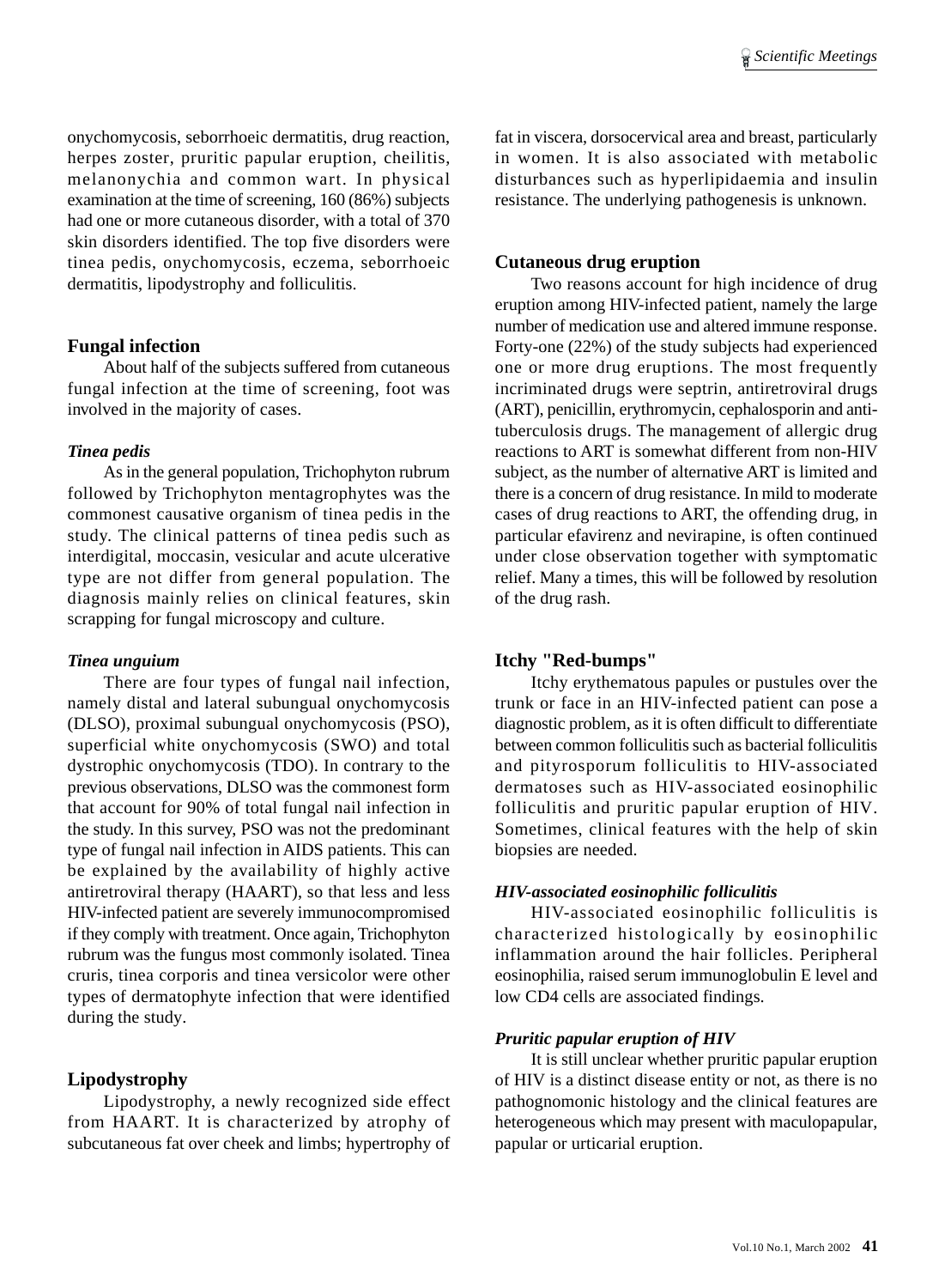# **Herpes zoster**

There is a seven to ten-fold increase of herpes zoster in HIV-infected individuals. In the study, 58 (31%) had suffered from herpes zoster either after HIV infection was diagnosed or within five years prior to a positive HIV test. Multiple episodes in a single subject were not uncommon, but dissemination was not observed. Although it is too early to adopt routine HIV screening in patient with herpes zoster, it is advisable to offer HIV screening to any sexually active patient suffered from recurrent herpes zoster.

## *Learning points:*

*Despite the facts that Kaposi's sarcoma, proximal subungual onychomycosis and HIVassociated eosinophilic folliculitis are highly associated with HIV infection, the commonest dermatoses among HIV-infected patient in Hong Kong were dermatophytoses. The clinical pattern and causative organism of dermatophytoses do not differ from general population. Trichophyton rubrum is still the commonest aetiological agent.*

# **Differential Diagnoses of Acneiform Eruptions**

Speaker: Dr. K. H. Mak

One of the commonest complaints in dermatology is "pimple". There are quite a number of differential diagnoses for acneiform eruptions other than acne vulgaris. Acneiform eruptions refer to the presence of one or more of the classical features of acne vulgaris, namely comedones, papules, pustules and nodular cysts. Acne-like disorders can be due to a wide variety of diseases such as infections and drug reactions. Therefore, history and physical examination are important to help narrowing down the list of differential diagnoses. Occasionally, one needs to perform a skin biopsy in order to get a firm diagnosis.

Acne vulgaris is one of the commonest entities seen in dermatology. It usually affects adolescents and young adults. However, it is not rare to appear first at late twenties in some patients. Hormonal factors,

*Propionibacterium acnes*, follicular hyperkeratinization and sebum secretion are all contributing factors in the pathogenesis. Other factors include genetic factor, exposure to substances such as oil, crude tar, chlorinated hydrocarbons (chloracne), comedongenic cosmetics (acne cosmetica) and physical factors such as repetitive occlusion, friction and pressure (acne mechanica). The classic features of acne include papulopustules, comedones (open and closed), scarring, and infrequently nodules and cysts in case of severe disease (acne conglobata). The main concern in acne is the possibility of scarring and it can be disfiguring in cases of acne conglobata and acne fulminans. Treatment can be topical or systemic, consisting of anti-inflammatory or comedolytic agents such as antibiotics and retinoids.

Similar to acne vulgaris, rosacea presents with papulopustules on the face. In addition, patients usually have facial flushing and telangiectasia. It is more common in women in third and fourth decades. Men, however, are affected more commonly with sebaceous and connective tissue hyperplasia of the nose (rhinophyma). Associated eye findings may be present. The disease is likely related to vasomotor instability and therefore, temperature change, sunlight, hot or spicy foods, alcohol or hot beverages can exacerbate the condition. Biopsy is usually not required for making the diagnosis. Treatments primarily include sunscreens, topical antibiotics such as metronidazole and oral tetracyclines.

Iatrogenic acneiform drug eruptions can happen in patients taking steroid, androgens, oral contraceptives, isoniazid, lithium, phenytoin, bromides or iodides. The eruption is seen as monomorphic papulopustules located predominantly on the trunk and extremities. It can also happen anywhere of the skin after prolonged application of topical steroid. The eruption usually resolves after discontinuation of the drug. Chronic use of potent topical steroids on the face can also give rise to a condition similar to rosacea.

Perioral dermatitis is seen mainly in young females. It presents as micropapulopustules and micropapulovesicles on erythematous base. The lesions predominantly locate around the mouth, characteristically sparing the vermilion border of the lip. It may also affect the perinasal and periorbital areas (periorificial dermatitis). Biopsy is rarely necessary. The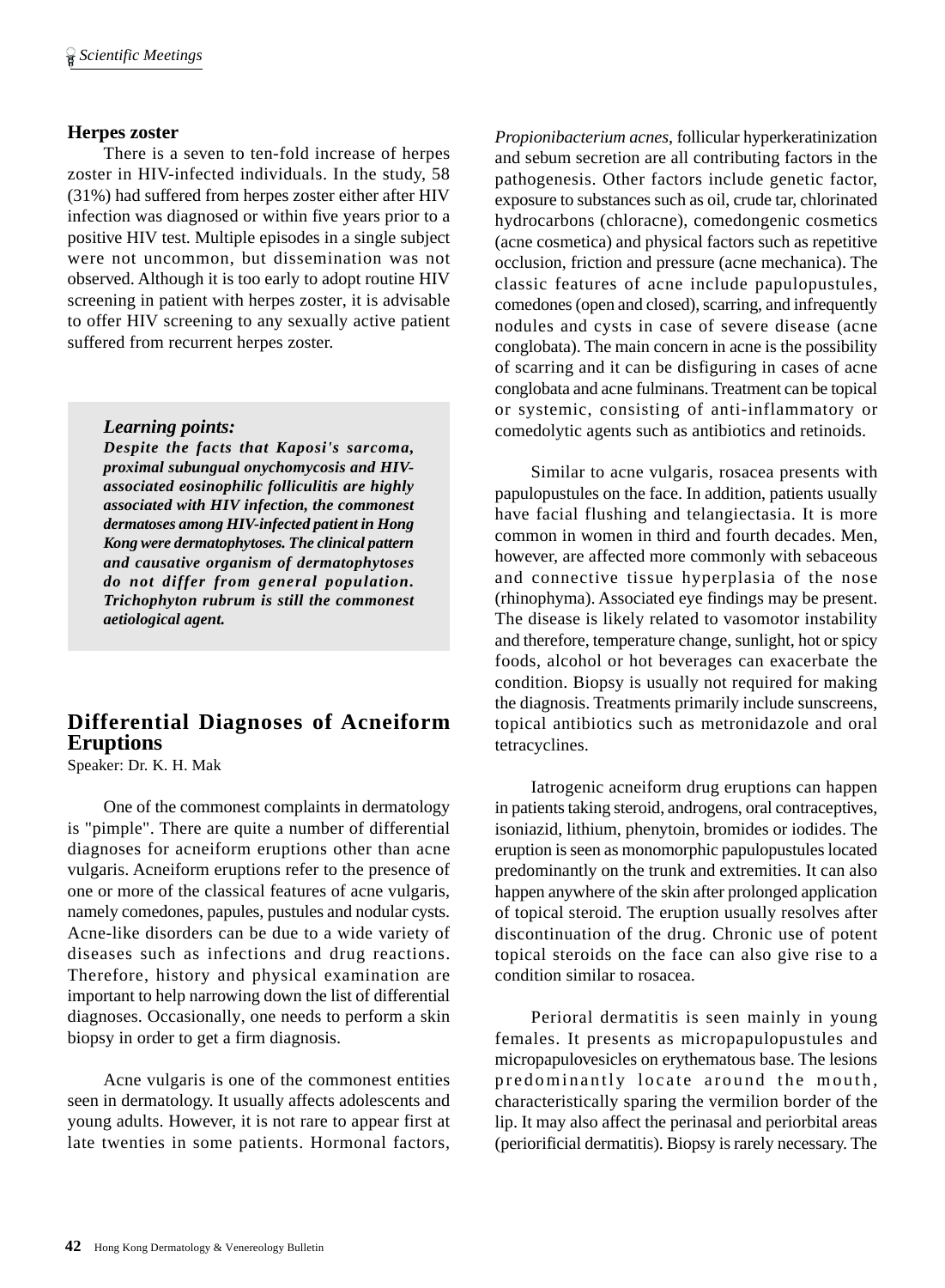aetiology is unknown and the suggested causative agents include topical or inhaled corticosteroids, moisturizers, fluorinated compounds and contact irritants or allergens. Therapies include cessation of halogenated topical steroids, and initiation of topical antibiotic such as metronidazole or oral tetracyclines.

Infectious folliculitis is an infection of the upper portion of the hair follicle, characterized by a follicular papule, pustule, erosion or crust. The commonest causative agent is Staphylococcus aureus. It commonly infects the beard area (sycosis barbae), trunk and buttock. Gram-negative folliculitis can complicate patients with acne vulgaris on prolonged antibiotics and present as sudden deterioration of the acne. Fungal infection can also give rise to folliculitis such as tinea barbae and candidial folliculitis. The latter is not uncommonly seen on the back of hospitalized patients who are feverish and bedbound. Pityrosporum folliculitis is caused by a host reaction to the yeast *Pityrosporum ovale*, a normal human skin commensal. It appears as pruritic follicular papulopustules primarily on the trunk and upper extremities. Hot-tub folliculitis is caused by *Pseudomonas aeruginosa*. It happens in healthy individuals after aqueous exposure in hot tubs or physiotherapy pools. It presents as multiple follicular pustules on the trunk and is self-limiting.

Eosinophilic pustular folliculitis is another disease of unknown etiology that usually presents as recurrent pruritic follicular papules and pustules on the face, neck, trunk, and proximal extremities. Diagnosis can be confirmed by skin biopsy. The disease has been described in immunocompromised patients with HIV and in healthy individuals (known as Ofuji disease). Patients may also demonstrate blood eosinophilia and leukocytosis. Treatment options include topical steroid, systemic corticosteroids, antihistamine, antifungal, isotretinoin and phototherapy.

Pseudofolliculitis barbae is more commonly found in black population. Because of the tight curls in beard, hair often grows back into the skin, causing an inflammatory response, a pseudofolliculitis. Staphylococcus aureus secondary infection is common.

The other rare conditions that can be mistaken as acne are lupus miliaris disseminatus faciei (granulomatous rosacea), naevus comedonicus, Favre-Racouchot syndrome, adenoma sebaceum in tuberous sclerosis, syringoma and multiple trichoepithelioma.

*Learning points: Acneiform eruptions include not only acne vulgaris but also rosacea, perioral dermatitis and various forms of folliculitis.*

# **Papulosquamous Dermatoses**

Speaker: Dr. Y. P. Fung

Papulosquamous dermatoses is a heterogeneous group of disorders whose aetiology is primarily unknown. The name of these disorders is based on a descriptive morphology of clinical lesions characterized by scaly papules and plaques. They include many common skin disorders and a few less common ones. The major entities include psoriasis, eczema, dermatophytosis, seborrhoeic dermatitis, pityriasis rosea, scabies, lichen planus and pityriasis rubra pilaris. Adverse reactions to many drugs may also produce papulosquamous eruptions. In clinical practice, diseases are however by no means obliged to respect classifying criteria, and papulosquamous diseases can present in non-papular and non-scaling forms. This is often seen in dermatoses partially treated with over-the-counter topical agents. For the same reason, tinea corporis very often presents as tinea incognito. Furthermore, secondary syphilis, guttate psoriasis and drug eruption should be carefully excluded before a diagnosis of pityriasis rosea is made. Moreover, it must be remembered that papulosquamous diseases, which are mainly inflammatory skin diseases, can be simulated by non-inflammatory skin entities. Thus, the potentially life-threatening Langerhans' cell histiocytosis may mimic diaper dermatitis while scabies infestation may mimic severe atopic eczema. It is therefore important to consider all possible dermatoses in the differential diagnosis of a papulosquamous eruption. One of the pitfalls in diagnosis of any cases of papulosquamous diseases is secondary syphilis. Borderline leprosy is as much of an imposter and its relative rarity facilitates misdiagnosis.